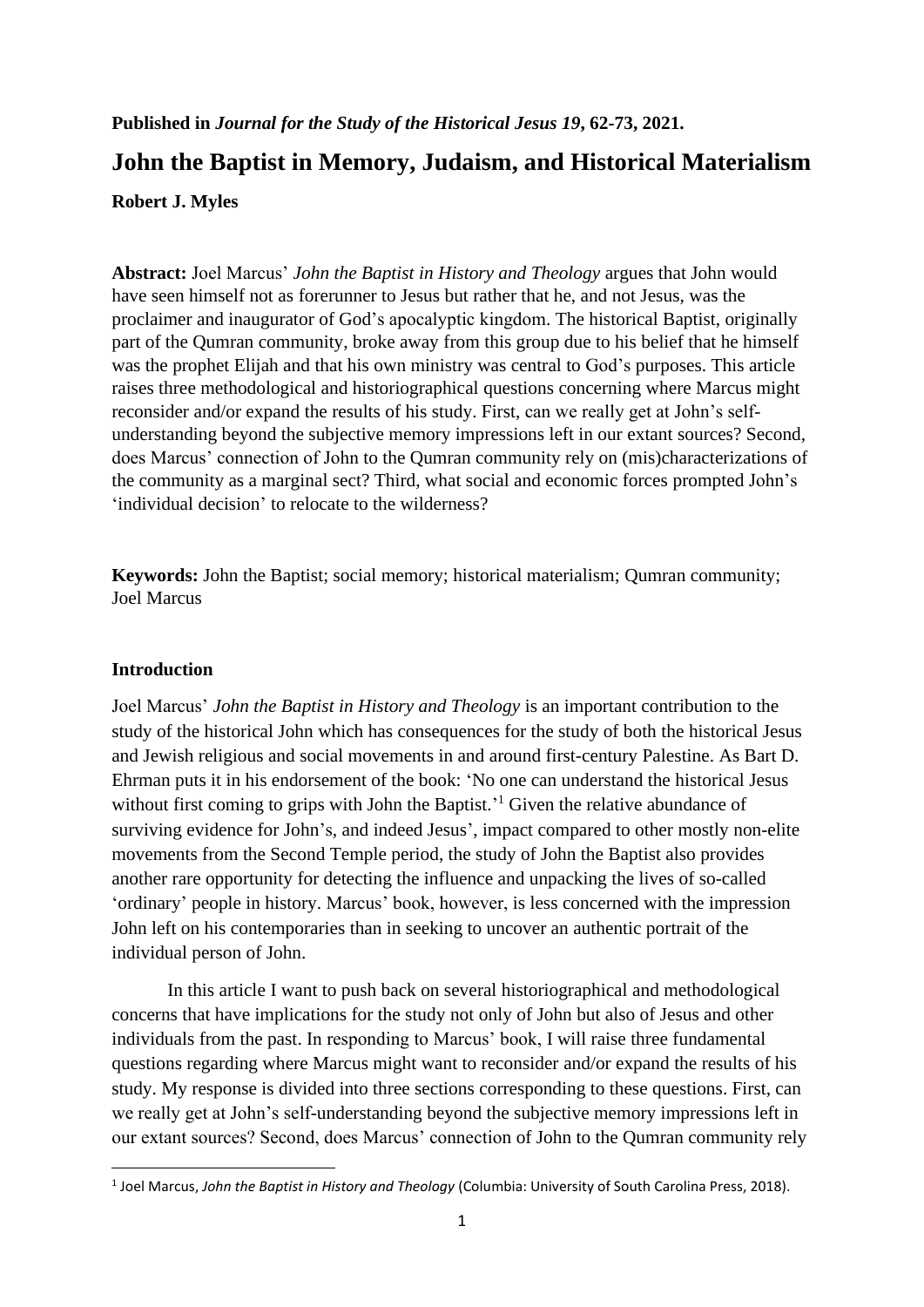on a selective reconstruction of the community as a marginal sect rather than a conventional participant within Second Temple Judaism? Third, what social and economic forces lay behind John's 'individual decision' to relocate to the Judean wilderness?

Just briefly, what are the main thrusts of the book? Against the theological characterization by the Gospels, Marcus posits that the historical John was not secondary to Jesus – merely pointing away from himself – but functioned rather as a rival figure for Jesus' early followers. Marcus argues that the Baptist would have seen himself, and not Jesus, as the proclaimer and initiator of God's apocalyptic kingdom. And so, a competition between adherents of Jesus and adherents of the Baptist accounts for the polemic we encounter within the extant 'Christian' sources, such as when the Fourth Gospel proclaims Jesus rather than John as the 'true light, which enlightens everyone, [that] was coming into the world' (1:6-9).

According to Marcus, the historical Baptist was originally part of the Qumran sect which produced the Dead Sea Scrolls and it is here that his early thinking and practice was shaped. John later broke away from the group, due in part to his firmly held belief that he himself was the prophet Elijah and that his own individual ministry and ambitions were central to the fulfilment of God's salvific purposes. In the rest of the book, Marcus expounds the significance and meaning of John's self-conscious identification with Elijah, and the distinctive aspects of John's baptismal practice, before turning to consider John's encounters with Jesus and Herod Antipas. The book concludes with several appendices (eleven to be precise!) which allow for brief excurses into secondary discussions not dealt with by the main body of text, such as John's priestly background, considerations of the reliability and character of Josephus' account of John, and various exegetical issues.

### **Memory and the subjectivity of historical sources**

The first question I want to ask is: can we really get at John the Baptist's self-understanding beyond the subjective memory impressions left in our extant sources? Put differently, what are the implications of social memory theory for an historical account of John? This is a question concerning basic historiographical method as the scholarly discussion has evolved in Jesus research over the past two or so decades.

Marcus begins his book with a simple and to-the-point question: who was John the Baptist? The stated goal of his study is to separate the historical Baptist from later Christian embellishment, both within and beyond the New Testament canon. As Marcus cautions, scholars before him have likewise expressed hesitations about relying on the Gospel portraits of John as the Messiah's predecessor, 'partly because it is so obvious that it serves Christian interests'.<sup>2</sup> Marcus clarifies that he seeks to discover John *as he would have understood himself* and not through the lens of Christian theology. I include here a quote from Marcus so the reader can appreciate the nuance with which he outlines this undertaking, and his appreciation for *some* of its limitations. He explains that he will attempt to 'strip away' the Christian influence of our primary sources

<sup>2</sup> Marcus, *John the Baptist in History and Theology*, p. 1.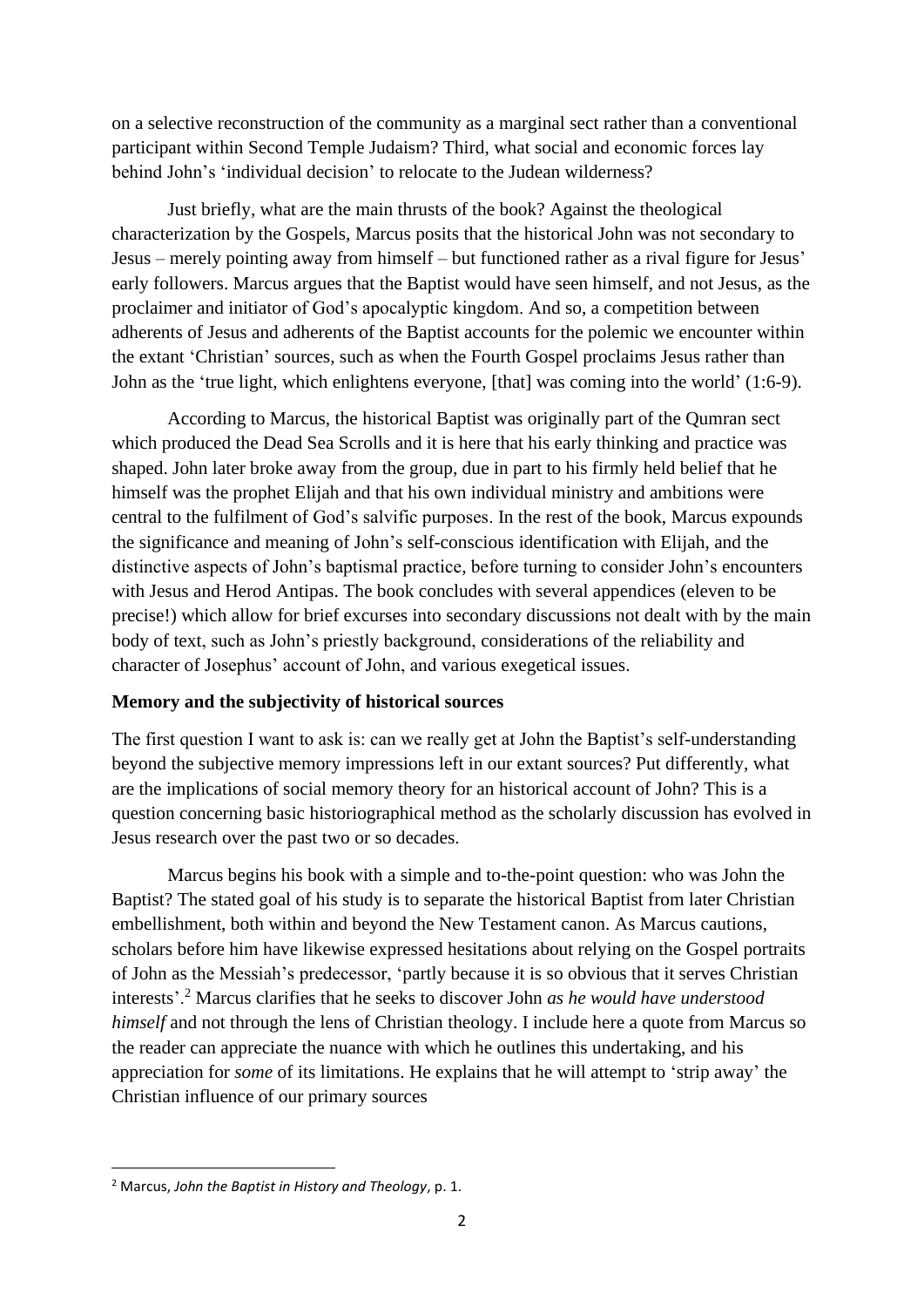to the extent possible and ask what John thought his own ministry was about. Admittedly, this separation is somewhat artificial [as] almost all of our early sources about John are Christian, so (except for Josephus's brief notice) there is no access to 'the Jewish John' that does not pass through a Christian checkpoint. Still, it is useful to try to start from the ground up, and that means starting with John's background and role within first-century Judaism.<sup>3</sup>

Leaving aside the complex issue of whether the (equally artificial) distinction between 'Jewish' and 'Christian' sources is helpful to an historical understanding of the Gospels,<sup>4</sup> I am still left wondering whether such a goal, of finding what John thought of his own ministry, is even possible given we cannot ask him directly, nor do we have access to primary sources—whether literary or archaeological—that come from the Baptist himself.

Marcus attempts to achieve his aim by employing the criteria of authenticity including embarrassment and contextual plausibility. However, such an approach is at odds with burgeoning approaches to historical Jesus research such as social memory theory. In his introduction, Marcus advises that he holds steadfast to the criteria, despite their muchrumoured demise. Noting in passing the current moves against them,<sup>5</sup> he suggests he employs them not so much as a 'hard' method, but more as 'softer' guidelines, observing that 'We should be suspicious of features of the Christian picture of John that seem to serve Christian interests, such as … the Synoptic identification of him as the returned Elijah, clearing a path for the Messiah Jesus.' <sup>6</sup> This is all reasonably agreeable – although one need not retain the criteria of authenticity (specifically here embarrassment) in order to exercise a *hermeneutics of suspicion* over our primary sources.

A central criticism levelled against the criteria, and one I do not see Marcus grappling with, is that any attempt to 'authenticate' Jesus traditions, *separated from the subjectivity of the memory impressions left in our sources*, assumes the existence of an 'objective reality' of the past, beyond the subjectivity of those people who experienced such events. A search for evidence alone is heuristically flawed, since it does not understand memory processes that result in much being reshaped or lost. One commendable aspect of his study is that by adhering to the 'competition hypothesis' between Jesus and John's followers, it takes seriously the basic idea (that social memory also affirms) that present social conditions

<sup>3</sup> Marcus, *John the Baptist in History and Theology*, p. 9.

<sup>4</sup> See e.g., Daniel Boyarin, *The Jewish Gospels: The Story of the Jewish Christ* (New York: The New Press, 2012). <sup>5</sup> Marcus cites Anthony Le Donne and Chris Keith, eds., *Jesus, Criteria, and the Demise of Authenticity* (London: T&T Clark, 2012). Re-evaluations of the criteria also appear in other works by the above authors, as well as Dale C. Allison, 'How to Marginalize the Traditional Criteria of Authenticity', in *The Handbook for the Study of the Historical Jesus*, ed. Tom Holmen and Stanley E. Porter (Leiden: Brill, 2009), vol. 1 pp. 3-30; Rafael Rodríguez, 'Authenticating Criteria: The Use and Misuse of a Critical Method', *JSHJ* 7, no. 1 (2009): pp. 152–67; James G. Crossley, *Jesus and the Chaos of History: Redirecting the Quest for the Historical Jesus* (Oxford: OUP, 2015), pp. 35–63. Schüssler Fiorenza contended earlier that the 'historical positivism' of Jesus research, as typified by the criterion of authenticity, 'corresponds to political conservativism…. Its universalizing discourses obfuscate that historians select and interpret archaeological artifacts and textual evidence as well as incorporate them into a scientific model and narrative framework of meaning'. Elisabeth Schüssler Fiorenza, *Jesus and the Politics of Interpretation* (New York: Continuum, 2000), p. 47. <sup>6</sup> Marcus, *John the Baptist in History and Theology*, pp. 3–4.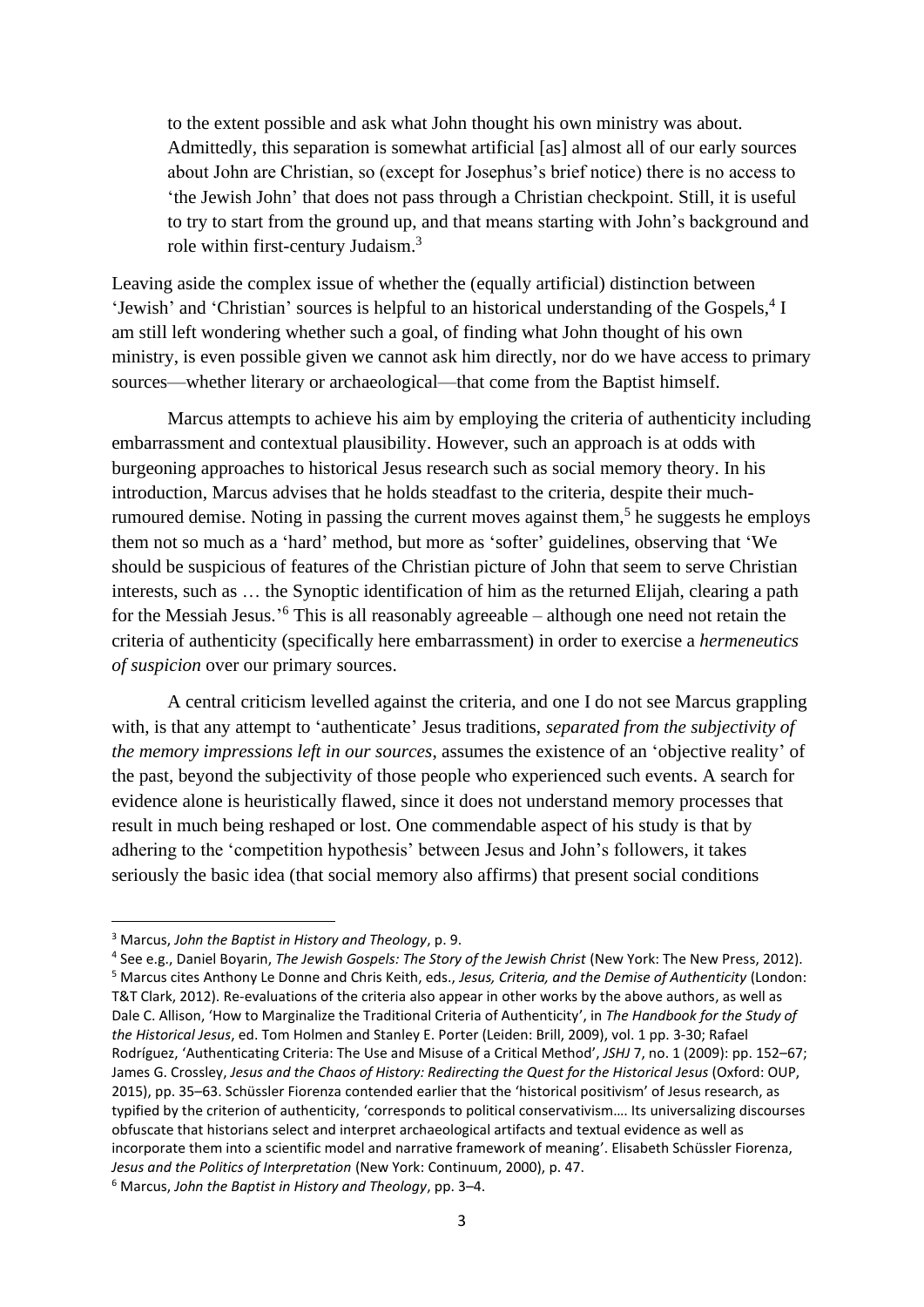influence articulations of the past. But Marcus' approach also problematically erects a false dichotomy wherein 'authenticity' is defined in the first instance in contradistinction to subsequent (Christian) interpretation. Although Marcus is clear that his goal is to reconstruct John the Baptist *as he would have understood himself*, given our sources come not from John, but from his contemporaries who clearly had their own reasons for remembering him in certain ways, we simply cannot reconstruct a portrait of John devoid of their interpretations, and the memory impressions contained therein. As Chris Keith explains, 'The authentic/inauthentic dichotomy is false precisely because, in memory, the past is always packaged in interpretive frameworks borrowed from the present…. The notion that there is a past entity—a personal memory, unit of gospel tradition, historical figure, etc.—that one can detach from the interpretations that gave it meaning to a person or group is simply erroneous.' 7

No object, person, or figure of the past survives into the present without interpretation. Put another way: is there really an historical John waiting to be found *apart from* the subjective impressions he left on his contemporaries?

## **John's relationship to the Qumran community**

The second question I have is whether Marcus' connection of the historical Baptist to the Qumran community relies on a selective reconstruction of the community as a marginal sect, rather than as a conventional participant within the broader make-up of Second Temple Judaism?

Marcus' theory, that John was originally a member of the Qumran community but later ventured out on his own is certainly one explanation for both the conspicuous similarities, and the subtle differences, between the Baptist as he is remembered in the Gospel tradition and what we know of the Qumran community from the Dead Sea Scrolls and archaeological discovery. For example, practicing an eschatologically-oriented rite of water immersion *explicitly tied to* repentance and forgiveness of sins, location in the wilderness of Judea, ascetism, the use of Isaiah 40:3 ('A voice cries out: "In the wilderness prepare the way"') in the DSS (1QS 8:12-14; 9:18-20) and Gospel descriptions of John's ministry (Mk 1:3-4//Mt. 3:1-13//Lk. 3:2-4), and so on. Since, as Marcus reasons, 'we know that John and the Qumran sect were operating in the same general area … and … that [John] may have been from the sort of priestly background that was especially important in the sect, it seems more probable than not that he started out as a member of the group'.<sup>8</sup> I will return to John's priestly background in the next section. For now, I want to suggest that an alternative, perhaps more plausible, explanation is that these similarities and differences simply place both John and the evidence from Qumran within the broader context of Second Temple Judaism.

 $7$  Chris Keith, 'The Indebtedness of the Criteria Approach to Form Criticism and Recent Attempts to Rehabilitate the Search for an Authentic Jesus', in *Jesus, Criteria, and the Demise of Authenticity*, ed. Chris Keith and Anthony Le Donne (London: T&T Clark, 2012), pp. 25-48 (39).

<sup>8</sup> Marcus, *John the Baptist in History and Theology*, p. 33.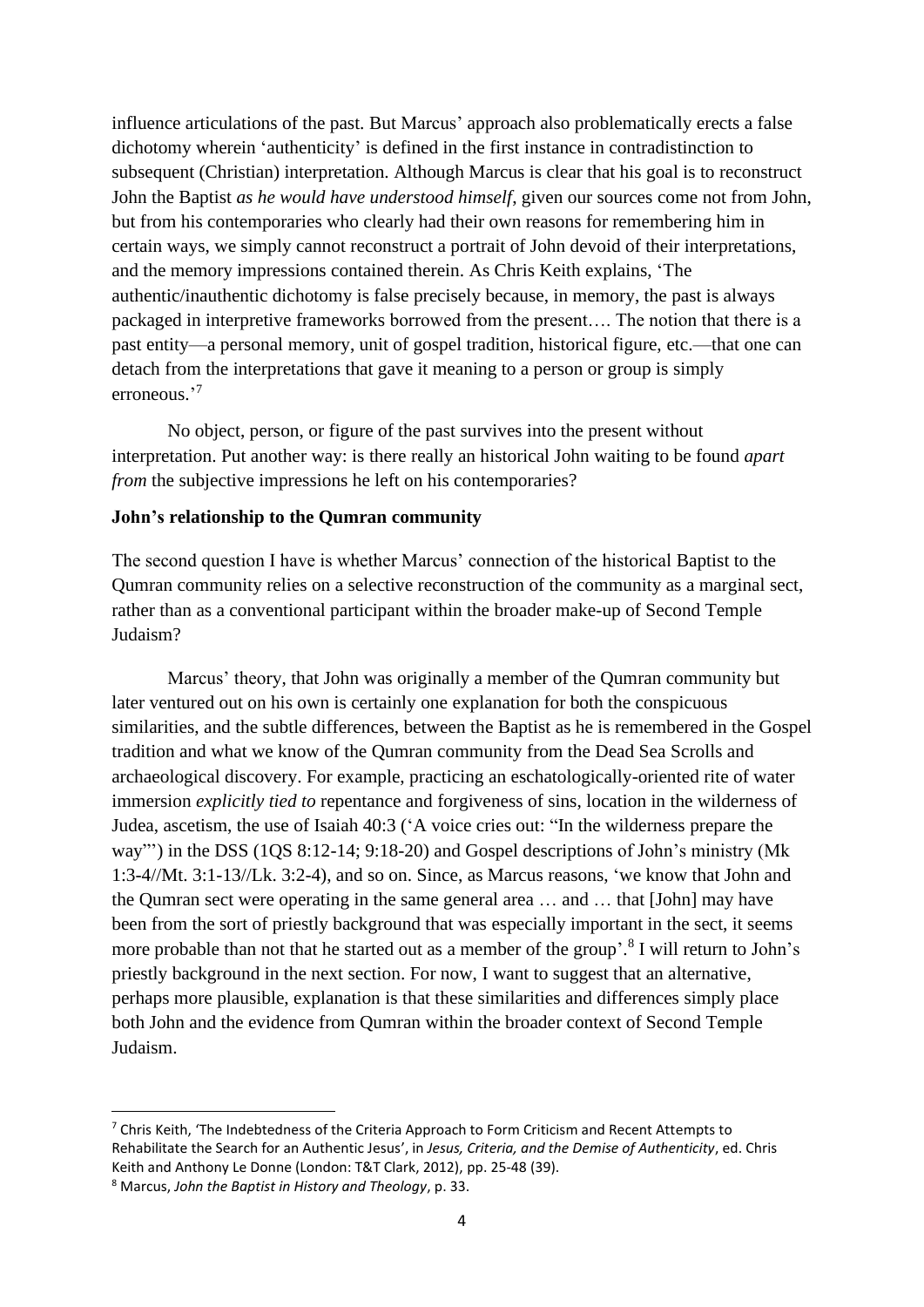Marcus contends that the minority of differences between the DSS and traditions about John are not significant enough to 'efface the genealogical relation that can be posited on the basis of the shared traits of the two movements' and he asserts that these traits are often unique 'as far as we know' within Second Temple Judaism.<sup>9</sup> For instance, he suggests 'we do not have evidence for any other Second Temple Jewish group that practiced a water immersion oriented to the eschaton and linked with forgiveness of sins and the eschatological impartation of the spirit' and that this is enough to establish a genetic relationship.<sup>10</sup> However, this inference rests on *an argument from silence*. Following basic historiographical logic, the evidence cited suggests that there were at least two or three groups in Second Temple Judaism doing this (John's movement and/or the 'Christians', plus the Qumran community), and *not* that this was an exclusive or distinctive practice. In fact, having two or three groups practicing a specific form of ritual immersion gives quite the opposite impression, namely, that such practices were widespread. The partial nature of our evidence does not mean other Judeans were not capable of doing broadly similar things.

Water immersions aside, the special status attributed to the wilderness, which features again and again as a formative Hebrew memory, was also hardly unique to John or the Qumran community. Likewise, ascetic practices and movements were not exactly uncommon, although they were less likely to leave an imprint on the archaeological record for obvious reasons which is why the Qumran site is an important exception. When political or religious conditions became unbearable during the Second Temple period, pious Judeans would often withdraw into the wilderness. Such a practice is modelled by the 'many who were seeking righteousness and justice' and who sought refuge, along with their families and livestock, in the desert during the infamous reign of Antiochus IV Epiphanes in 168 BCE, only to be hunted down and killed by the king's loyalists (1 Macc. 2:29-38).

During the Herodian period, alongside his discussion of the Essenes (who may or may not be responsible for producing the Qumran scrolls)<sup>11</sup> Philo also mentions the Therapeutae, a Jewish ascetic movement located in the Egyptian desert (*Contempl.*3ff).<sup>12</sup> Moreover, the first century apocalypse the *Testament of Moses* refers to a Levite priest named Taxo who, along with his seven sons, fasted three days before taking up residence in a cave in the desert (9:1- 7). Another pseudepigraphic text, the *Martyrdom and Ascension of Isaiah*, depicts Isaiah retreating to a mountain in the desert. When his disciples arrive, 'All of them were clothed in sackcloth … were destitute, and they all lamented bitterly over the going astray of Israel. And they had nothing to eat except wild herbs which they gathered from the mountains' (2:10-11). These intertextual resonances to John's 'ascetic' characterization in the Gospels are not explored by Marcus' book, but they do once again illustrate that John and the Qumran community were not the only ones capable of living ascetically in the wilderness. Put

<sup>9</sup> Marcus, *John the Baptist in History and Theology*, p. 34.

<sup>10</sup> Marcus, *John the Baptist in History and Theology*, p. 32, cf. pp. 74–76.

<sup>11</sup> Marcus does not appear to commit either way. See Marcus, *John the Baptist in History and Theology*, pp. 27- 28, 134.

 $12$  It's unclear whether the Therapeutae and the Essenes were related. While the Therapeutae did not drink wine, the Essenes presumably did. Yet see Lk. 1:15; 7:33 which indicates that John abstained.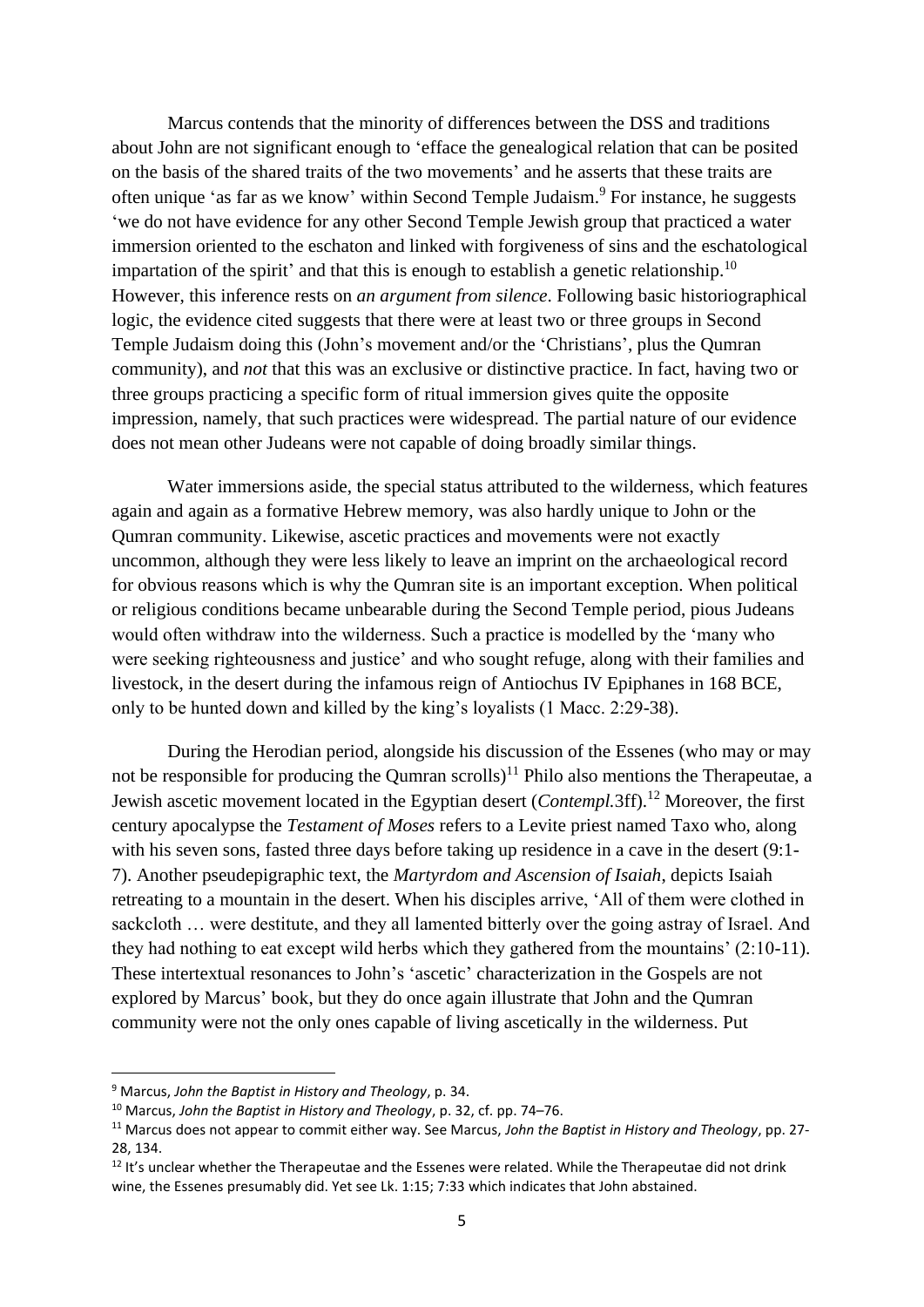differently, it is perhaps an exaggeration to suppose their asceticism was enough of a distinctive feature to establish a genetic link.

Another argument Marcus puts forward to infer a link between the Baptist and the Qumran community is parallels in Scriptural interpretation, such as the use of Isa. 40:3. In defending this position, Marcus claims that Joan E. Taylor, in her book *The Immerser: John the Baptist within Second Temple Judaism*, <sup>13</sup> exaggerates the differences between the Baptist movement and Qumran community to conclude the two groups were not related.<sup>14</sup> In one instance, he suggests Taylor utilizes differences between the usage of Isa. 40:3 in the DSS and the Gospel portrayal of John to amplify 'the significance of these differences' when she says that they have 'a completely different hermeneutical emphasis' in the two bodies of literature. According to Marcus, Taylor uses this assertion to conclude the two groups were *not* related.

What Taylor writes is perhaps a little more nuanced. She begins her statement with the conditional clause that '*If* the same text was used, *but* with a completely different hermeneutical emphasis, this shows that the two groups were not related' [emphasis mine]. Crucially, however, she also reasons that the mere use of the same text proves nothing in terms of relationship either way; the evidence of a genetic link is at best inconclusive. What we can determine is that a parallel use of Isa. 40:3 would once again situate the Qumran community and John within the broader world of Judaism. As Taylor writes, 'the Hebrew Scriptures were the property of all groups' in Second Temple Judaism, and so it would not be surprising to find different groups quoting them. Moreover, it cannot be 'assumed that John himself made use of Isa. 40:3 in relation to his purposes [as] The evidence for his employment of this verse is to be found in Christian material, and Christians may have had their own' reasons for using it.<sup>15</sup>

In her more recent book on the Dead Sea Scrolls, Taylor argues that the Essenes (who she regards as responsible for the scrolls) were not a small, marginal sect, but rather were numerous, influential, involved in Temple practices, and had legal autonomy. The Hasmoneans opposed the Essenes, whereas the Herodian dynasty honoured and protected them. In fact, for Taylor, the Herodians in the Gospels are the Essenes! This idea would have been especially fascinating for Marcus to engage with given the conflict between John and Herod Antipas. If John really was, as Marcus hypothesizes, initially part of the Qumran community, and the community was in some sense 'sponsored' by the Herods, then the conflict between John and Herod Antipas becomes all-the-more interesting, and obviously should be interpreted within this milieu.<sup>16</sup>

In any case, the association between the Baptist and the Qumran community posited by Marcus appears to be overstated. The idea that the Qumran community's ideas and

<sup>13</sup> Joan E. Taylor, *The Immerser: John the Baptist within Second Temple Judaism* (Grand Rapids: Eerdmans, 1997).

<sup>14</sup> Marcus, *John the Baptist in History and Theology*, p. 34.

<sup>15</sup> Taylor, *The Immerser*, p. 29.

<sup>16</sup> Joan E. Taylor, *The Essenes, the Scrolls, and the Dead Sea* (Oxford: Oxford University Press, 2012).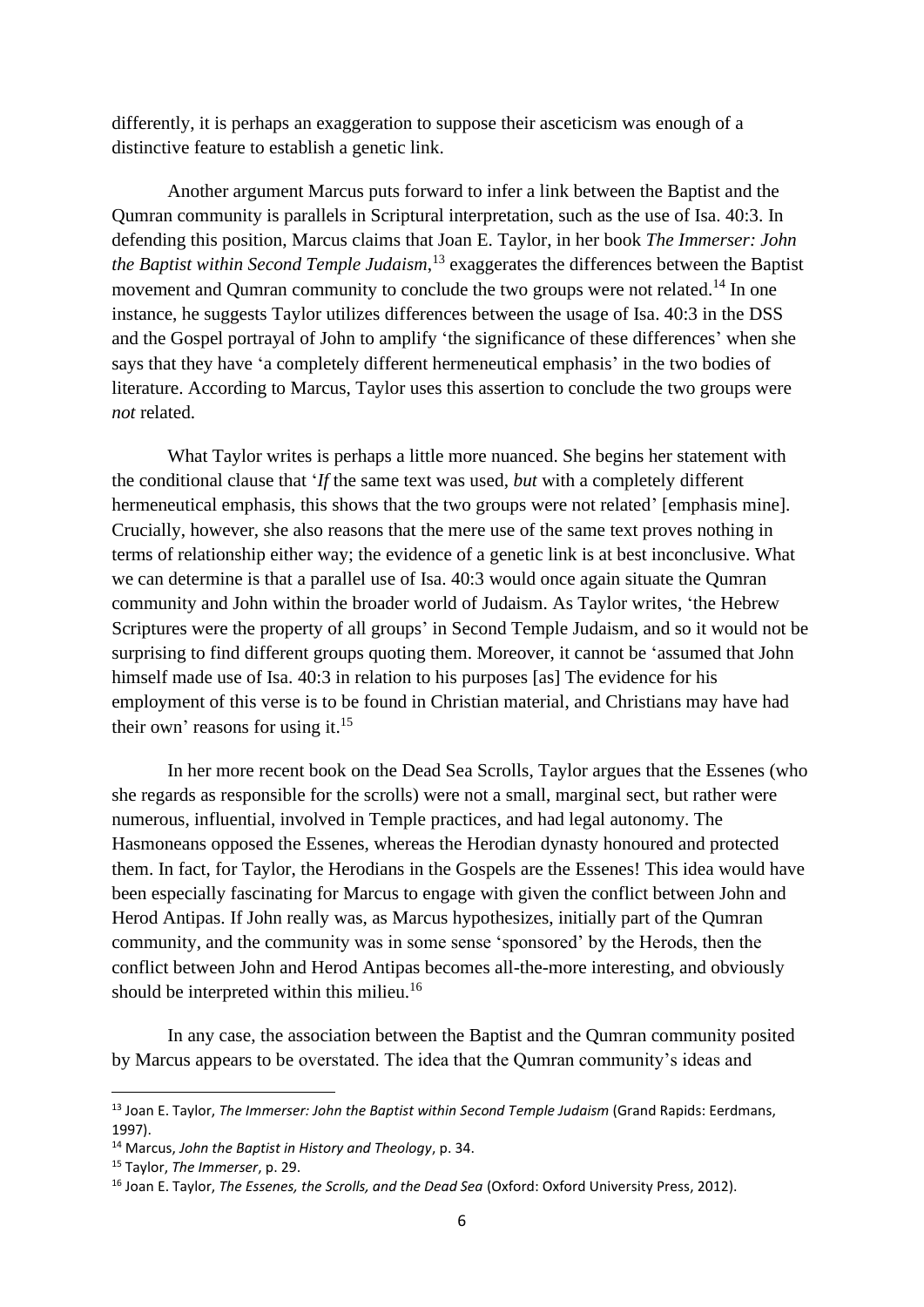practices were distinctive may rest on the popular view that the community was a 'marginal sect' out of step with 'mainstream' Judaism. However, I would insist that the similarities between John and the Qumran community were reflective of many 'mainstream' aspects of Second Temple Judaism, and so locate John within the broader Judaism of his time. Historical inferences based on 'uniqueness' are fraught with difficulty as nothing is ever completely unique, or everything is, depending on how you understand the term. The incomplete nature of our data also needs to be considered when making claims about the supposed distinctiveness of a particular group in relation to others.

Do similarities between John and the Qumran community specifically link him to this group, or do they simply gesture towards both groups' participation within the broader range of ideas, interests, and practices of Second Temple Judaism?

### **John the Baptist and the Great Man view of history**

A final question I have concerns John's agency and the material dynamics of historical change. Crudely put, what social, political, or economic forces may have prompted John's 'individual decision' to relocate to the Judean wilderness? Intertextually, as noted above, the escape by 'many who were seeking righteousness and justice' into the Judean desert in 1 Macc. 2:29-38 is a strong contender for the possibility of broader social and political forces at play behind John's sudden 'appearance' (ἐγένετο, Mk 1:4) in the wilderness (cf. Lk. 1:80 which places John in the wilderness from childhood). However, Marcus presents John as someone who did things largely in fulfilment of his own personal ambitions and identifications, which John himself believed were ordained by God. Is it historically plausible, or indeed helpful, to ascribe such actions to the self-conscious level of individual decision-making? We have already seen the difficulty with trying to authenticate John's selfunderstanding from the perspective of social memory theory. I turn now to a related concern frequently raised by proponents of the materialist conception of history.

Because Marcus seeks to discover the Baptist *as he would have understood himself* this inevitably leads to inferences that may overestimate the Baptist's ability to self-actualize individual choices and desires. For example, John's decision to leave the Qumran community due to doctrinal differences and a self-conscious intention to evoke Elijah. 'Reasoned guesses' rooted in natural psychology are regularly assumed without considering broader social or political explanations or acknowledging that the causes behind some phenomena may remain ultimately unanswerable from an historical perspective. Although Marcus acknowledges that 'it is difficult to know exactly what was the cause and effect' of John's departure, the possibilities he nonetheless considers all place John's personal ideas and beliefs at centre-stage: 'whether John departed from the Sect (or was kicked out) because he disagreed with them, or whether he developed different ideas after he left them, or whether both factors were involved'.<sup>17</sup> Marcus suggests the last hypothesis seems most likely, and proceeds with it as a major platform of his overall argument.

<sup>17</sup> Marcus, *John the Baptist in History and Theology*, p. 35.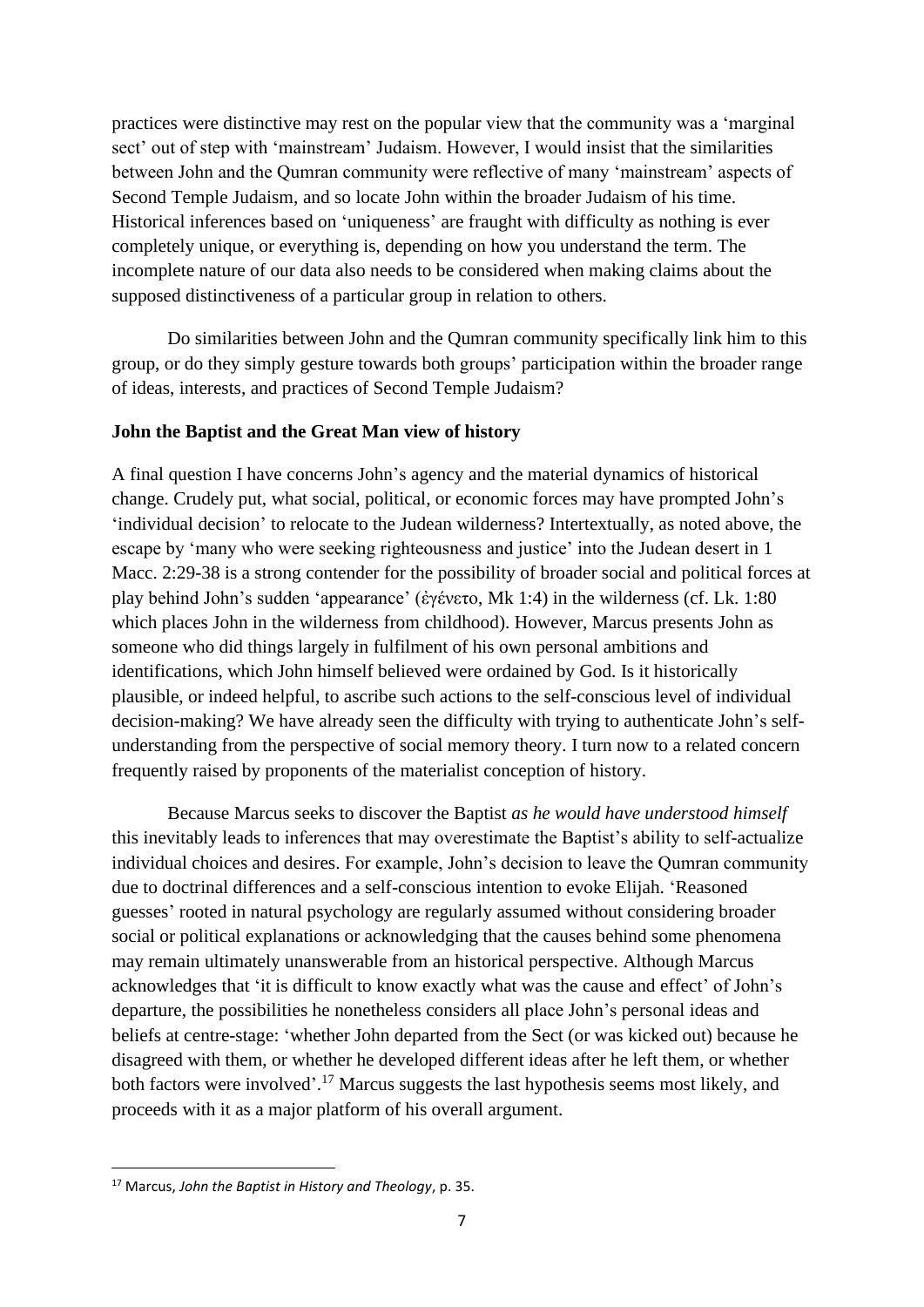Perhaps this approach to historiography is symptomatic of the series in which Marcus' book appears: the title 'Studies on Personalities of the New Testament' frames its subject in psycho-biographical terms. As much as the concept may appear natural to us, the modern sense of personality is the result of massive shifts in culture through the renaissance and capitalism.<sup>18</sup> The delineation of atomized individual personalities in pre-liberal or precapitalist societies, especially among the non-elite, is fraught with anachronism. It entices the historian to fall into the liberal trap of reconstructing a unique personality as charismatic individuals, heroes or anti-heroes, and unique and innovative geniuses, in ways that buttress the modern bourgeois conception of self and selfhood.<sup>19</sup>

Halvor Moxnes has made a similar assessment of historical Jesus research in the nineteenth century – the so-called 'liberal' lives – which appropriated the model of the 'Great Man' view of history. According to Moxnes, 'This was a model with its roots in biographies from Antiquity; but the concept of the "great man" or "hero" was central to nineteenthcentury ideas of progress and the role of significant individuals in shaping history.' <sup>20</sup> Such an approach zeroes in on how individuals were 'exceptional' human beings and can be plotted against the backdrop of a social context. The Great Man approach arguably persists into the 'neoliberal' age of Jesus research, as I and others have suggested.<sup>21</sup> Moxnes himself remarks that Jesus scholars today 'rarely present their own views regarding, for example, the self, human agency, and the relations between an individual and his or her community. As a result, current scholars' presuppositions about human life and society remain unexamined, and many studies of Jesus are historiographically and hermeneutically naïve'.<sup>22</sup>

Taking similar insights on board, in my previous work I have consistently argued that Jesus' itinerancy needs to be understood as a consequence of broader social and economic forces, and not explained away as an arbitrary and individual 'choice' or 'lifestyle', as it is frequently assumed in biblical scholarship.<sup>23</sup> The same applies to John. There is a persistent class dimension here: only the elite could really make 'lifestyle choices', as Josephus does, as attested in his *Life*. Was John the Baptist elite like Josephus? Surprisingly, despite John's

<sup>18</sup> Larry Siedentop, *Inventing the Individual: The Origins of Western Liberalism* (London: Penguin, 2015).

<sup>&</sup>lt;sup>19</sup> Or as Schüssler Fiorenza has suggested, 'the understanding of Jesus as a powerful religious genius who transgressed all normal boundaries is the product of an elite masculinist Eurocentric liberal imagination. Jesus the extraordinary and heroic man becomes the paradigm of true (Western male) humanity and individuality'. Schüssler Fiorenza, *Jesus and the Politics of Interpretation*, p. 36.

<sup>20</sup> Halvor Moxnes, *Jesus and the Rise of Nationalism: A New Quest for the Nineteenth-Century Historical Jesus* (London: I.B. Tauris, 2012), p. 9.

<sup>&</sup>lt;sup>21</sup> Robert J. Myles, 'Crowds and Power in the Early Palestinian Tradition', JSHJ 18 (2020): pp. 124–40; James G. Crossley, *Jesus in an Age of Neoliberalism: Quests, Scholarship and Ideology* (Durham: Acumen, 2014), pp. 68– 84; Schüssler Fiorenza, *Jesus and the Politics of Interpretation*, pp. 30–55.

<sup>22</sup> Moxnes, *Jesus and the Rise of Nationalism*, p. 25.

<sup>&</sup>lt;sup>23</sup> Robert J. Myles, *The Homeless Jesus in the Gospel of Matthew*, Social World of Biblical Antiquity 2/10 (Sheffield: Sheffield Phoenix, 2014), pp. 83-86; Robert J. Myles, 'Homelessness, Neoliberalism, and Jesus' "Decision" to Go Rogue: An Analysis of Matt. 4:13-25', in *Reading the Bible in an Age of Crisis*, ed. Bruce Worthington (Minneapolis: Fortress, 2015), pp. 217–43.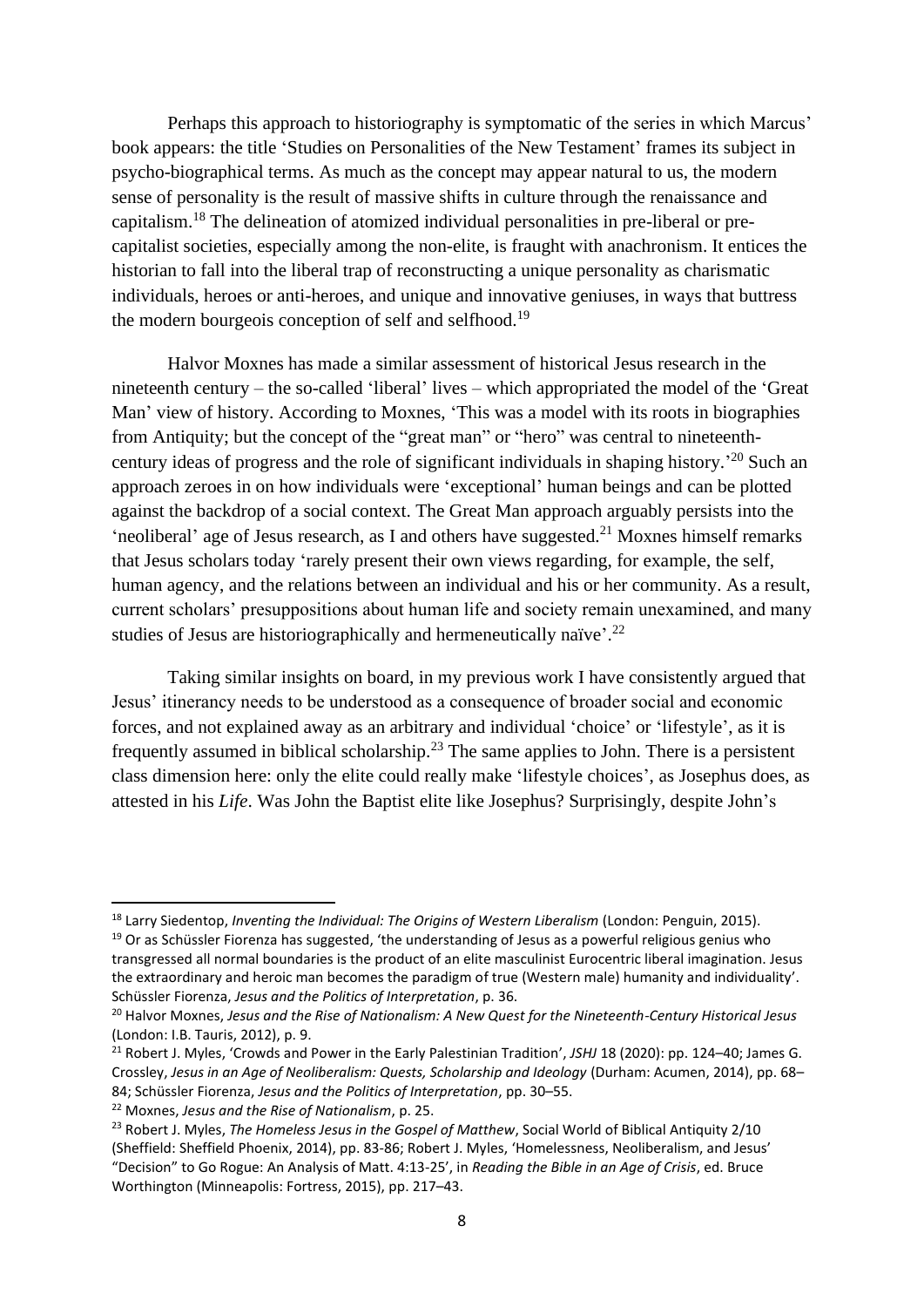social location being elusive, discussion of class does not feature heavily in the scholarly literature,  $24$  nor does Marcus engage with the issue head on.

In one of the book's appendices, he does, however, refer to Luke's account of the Baptist's priestly descent, through the parentage of Zechariah and Elizabeth (1:5-80; 3:2). While Luke's claim of priestly descent is not enough on its own<sup>25</sup> there is, according to Marcus, corroborating 'circumstantial evidence' to authenticate it such as John's possible membership of the Qumran community which was priestly in origin, as well as the 'priestly associations' of water baptism.<sup>26</sup> In any case, it is important to note that *priestly descent does not in itself entail elite class*. Ekkehard and Wolfgang Stegemann, for example, locate the Baptist within the 'retainer class', beneath the elite upper-stratum of the ruling Sadducees, Pharisees, the 'teacher of righteousness', and so on, but above non-elite/lower-stratum Essenes, social bandits, and the majority of followers of Jesus' and John's respective ministries.<sup>27</sup> Sarah E. Rollens has recently cautioned that the retainer category itself lumps together a vast range of priests, bureaucrats, and officials who experienced varied and conflicting social perspectives and socio-economic levels.<sup>28</sup> So the priestly account of John's origins does not in itself sufficiently answer the question of John's social location.

Any discussion of John's class will, of course, need to equally consider those curious 'ascetic' details about his extremely modest living conditions. The description of the Baptist as an itinerant and existing off a meagre diet and dressed in poor-quality clothing (e.g., Mt. 3:1-4; 11:7-9; cf. 2 Kgs 1:8) allude not only to the prophet Elijah but also to material deprivation, as occasionally noted by Gospel commentaries.<sup>29</sup> Did John renounce his wealth and privilege for philosophical reasons, like the educated Greco-Roman cynics, was he destitute to begin with, or was he pushed to the geographical margins by extenuating circumstances similar to those crises that precipitated withdrawal in 1 Macc. 2:29-38, the *Testament of Moses,* and the *Martyrdom and Ascension of Isaiah*?

While the case for John's class location is far from settled, and John's connection to Qumran remains inconclusive (at least in my estimation), he was obviously not alone in the

<sup>&</sup>lt;sup>24</sup> Two exceptions, the former arguing for lower-class and the latter arguing for upper-class, are John Dominic Crossan, *Jesus: A Revolutionary Biography* (San Francisco: Harper, 1994), pp. 36–38; Johan Strijdom, 'The Social Class of the Baptist: Dissident Retainer or Peasant Millennialist?', *HTS Teologiese Studies / Theological Studies* 60, no. 1/2 (2004), https://doi.org/10.4102/hts.v60i1/2.506.

<sup>&</sup>lt;sup>25</sup> Matthew and Luke offer dubious accounts of Jesus' own parentage and claims to noble lineage for theological reasons, and so they cannot be taken at face value on such matters. E.g., Matthew's genealogy exaggerates Jesus' 'royal' connections through King David (1:1-17).

<sup>26</sup> Marcus, *John the Baptist in History and Theology*, pp. 133–34.

<sup>27</sup> Ekkehard W. Stegemann and Wolfgang Stegemann, *The Jesus Movement: A Social History of Its First Century*, trans. O.C. Dean, Jr. (Minneapolis: Fortress, 1999), p. 185.

<sup>28</sup> Sarah E. Rollens, 'Troubling the Retainer Class in Antiquity', in *Class Struggle in the New Testament*, ed. Robert J. Myles (Lanham: Lexington Books/Fortress Academic, 2019), pp. 169–90.

<sup>&</sup>lt;sup>29</sup> Warren Carter, for instance, suggests that John's 'food denotes poverty, as well as his commitment to and trust in God'. Further, on Mt. 11:7-9, John's 'clothing is not conventional [and] Jesus' comment mocks any thought of John's alliance with the elite: those who wear soft robes live in royal palaces, places of power and luxury, not the wilderness, which John frequents'. Warren Carter, *Matthew and the Margins: A Sociopolitical and Religious Reading* (Maryknoll: Orbis, 2000), pp. 95, 251.